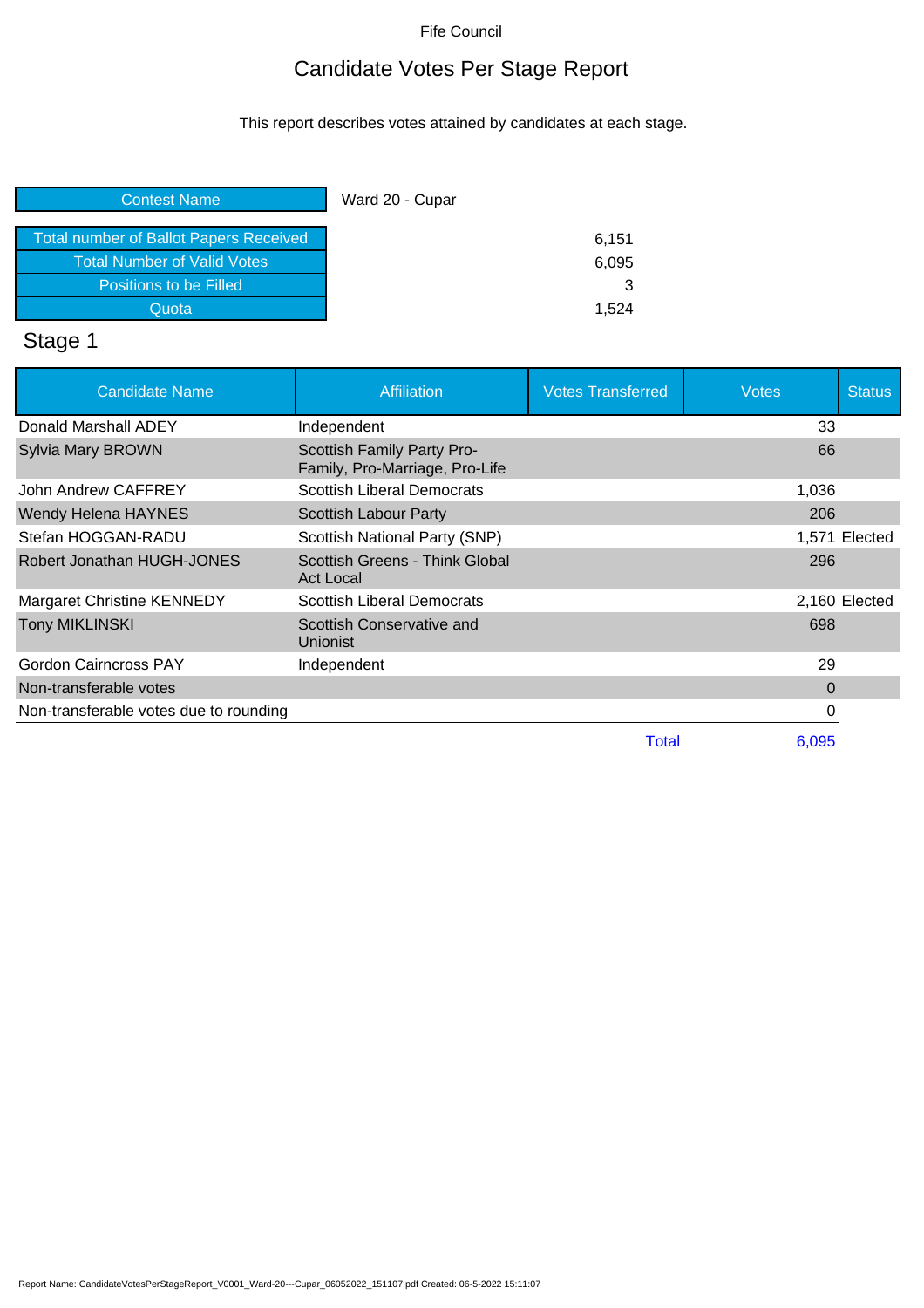#### Candidate Votes Per Stage Report

This report describes votes attained by candidates at each stage.

#### Stage 2

#### Surplus of Margaret Christine KENNEDY 636.00000

Candidate Name **Affiliation** Affiliation **Votes Transferred** Votes Votes Status Donald Marshall ADEY **Independent** 1.12216 4.12216 Sylvia Mary BROWN Scottish Family Party Pro-Family, Pro-Marriage, Pro-Life 3.23884 69.23884 John Andrew CAFFREY Scottish Liberal Democrats 459.03196 1.495.03196 Wendy Helena HAYNES Scottish Labour Party 28.85512 234.85512 Stefan HOGGAN-RADU Scottish National Party (SNP) 0.00000 1,571.00000 Robert Jonathan HUGH-JONES Scottish Greens - Think Global Act Local 31.21064 327.21064 Margaret Christine KENNEDY Scottish Liberal Democrats -636.00000 1,524.00000 Tony MIKLINSKI Scottish Conservative and Unionist 68.01564 766.01564 Gordon Cairncross PAY **Independent** 1.5 and 3.82772 32.82772 Non-transferable votes 37.68832 37.68832 Non-transferable votes due to rounding 0.000 0.00960 0.00960 0.00960 0.00960 Total 6,095.00000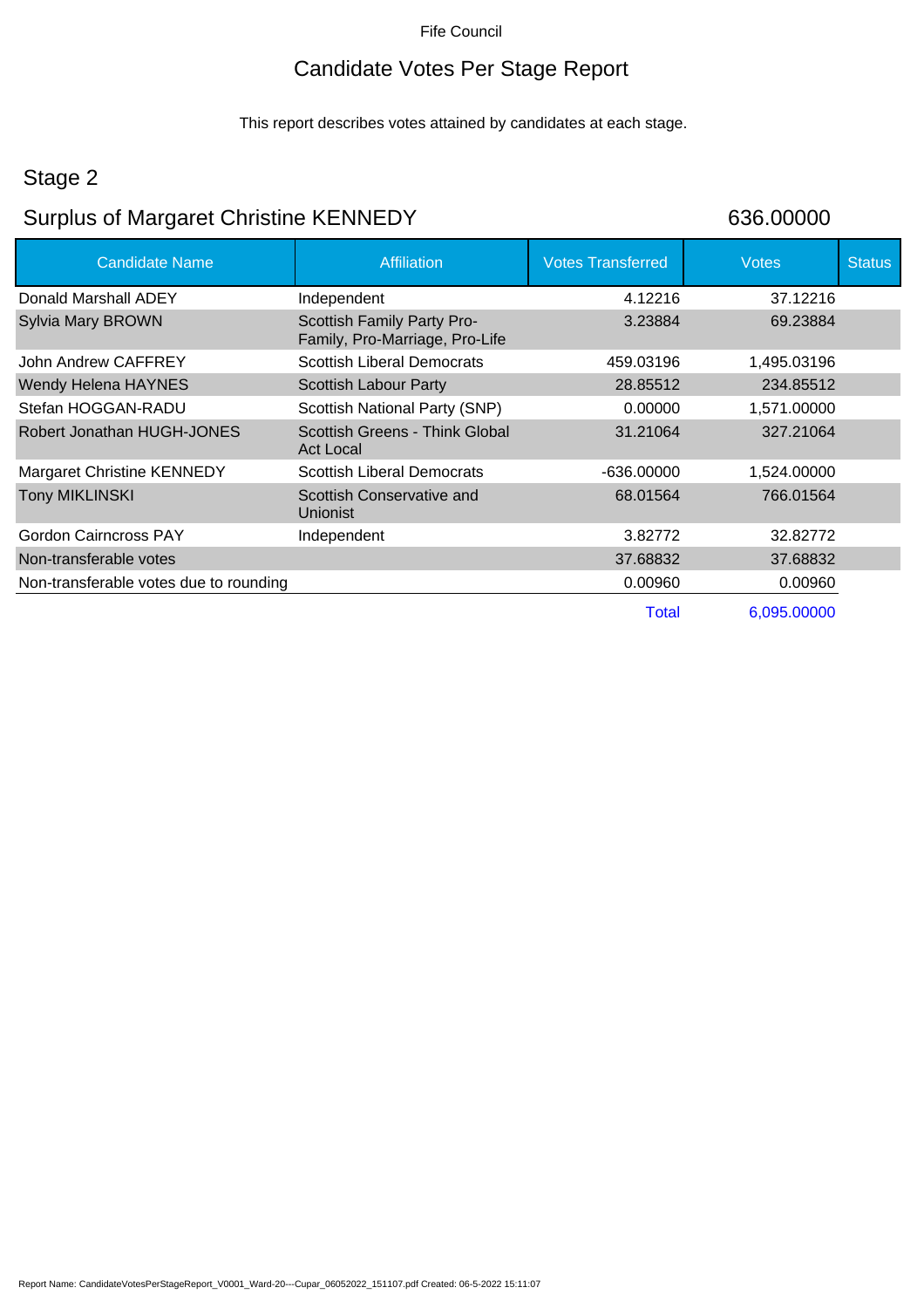## Candidate Votes Per Stage Report

This report describes votes attained by candidates at each stage.

### Stage 3

# Surplus of Stefan HOGGAN-RADU 47.00000

| <b>Candidate Name</b>                  | <b>Affiliation</b>                                           | <b>Votes Transferred</b> | <b>Votes</b> | <b>Status</b> |
|----------------------------------------|--------------------------------------------------------------|--------------------------|--------------|---------------|
| Donald Marshall ADEY                   | Independent                                                  | 0.59820                  | 37.72036     |               |
| <b>Sylvia Mary BROWN</b>               | Scottish Family Party Pro-<br>Family, Pro-Marriage, Pro-Life | 0.80757                  | 70.04641     |               |
| John Andrew CAFFREY                    | <b>Scottish Liberal Democrats</b>                            | 6.75966                  | 1,501.79162  |               |
| <b>Wendy Helena HAYNES</b>             | <b>Scottish Labour Party</b>                                 | 3.91821                  | 238.77333    |               |
| Stefan HOGGAN-RADU                     | Scottish National Party (SNP)                                | -47.00000                | 1,524.00000  |               |
| Robert Jonathan HUGH-JONES             | Scottish Greens - Think Global<br><b>Act Local</b>           | 24.22710                 | 351.43774    |               |
| <b>Margaret Christine KENNEDY</b>      | <b>Scottish Liberal Democrats</b>                            | 0.00000                  | 1,524.00000  |               |
| <b>Tony MIKLINSKI</b>                  | Scottish Conservative and<br><b>Unionist</b>                 | 0.44865                  | 766.46429    |               |
| <b>Gordon Cairncross PAY</b>           | Independent                                                  | 0.74775                  | 33.57547     |               |
| Non-transferable votes                 |                                                              | 9.48147                  | 47.17939     |               |
| Non-transferable votes due to rounding |                                                              | 0.01139                  | 0.01139      |               |
|                                        |                                                              | Total                    | 6,095.00000  |               |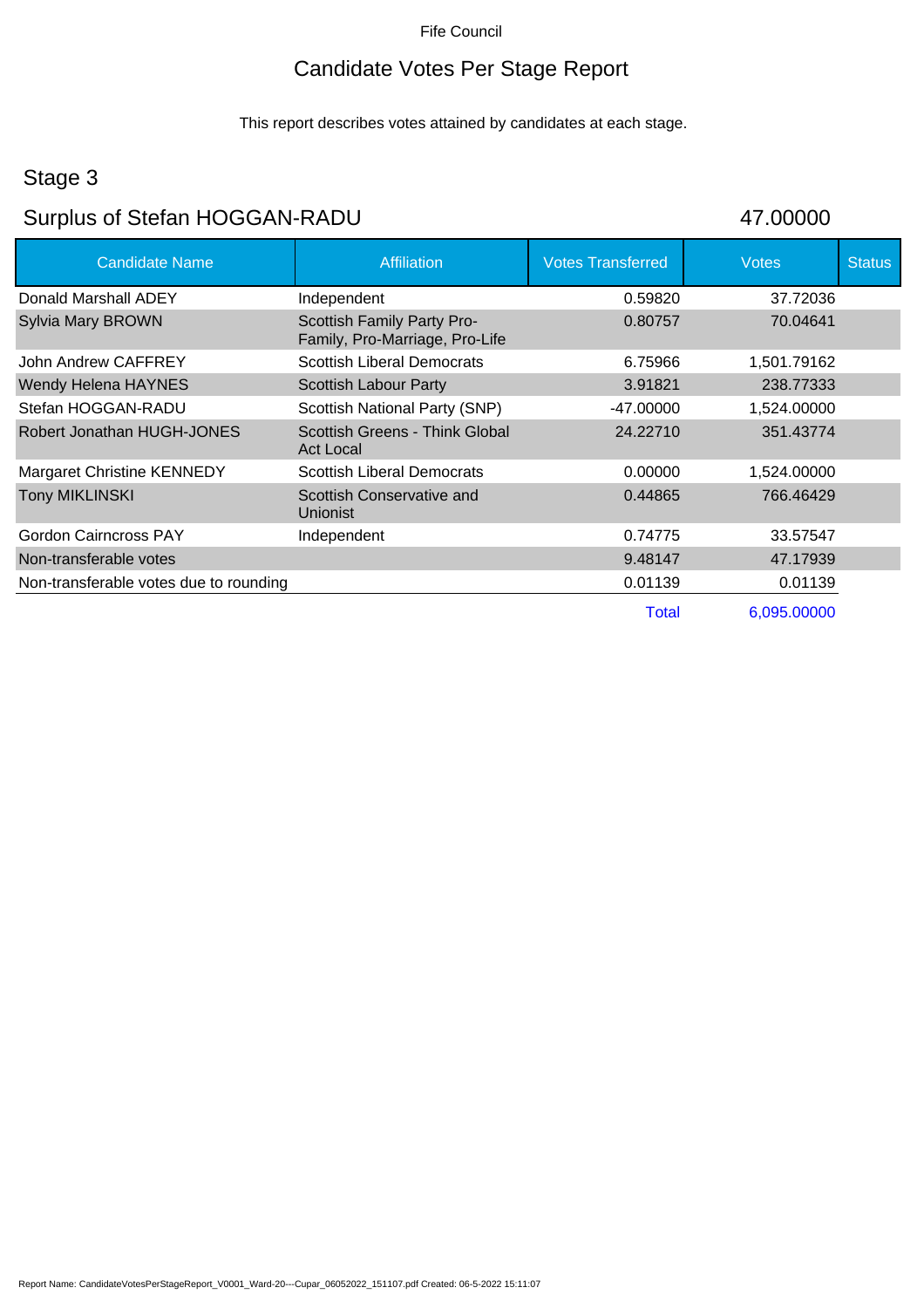## Candidate Votes Per Stage Report

This report describes votes attained by candidates at each stage.

## Stage 4

### Exclusion of Gordon Cairncross PAY

| 33.57547 |  |
|----------|--|
|          |  |

| <b>Candidate Name</b>                  | <b>Affiliation</b>                                           | <b>Votes Transferred</b> | <b>Votes</b> | <b>Status</b> |
|----------------------------------------|--------------------------------------------------------------|--------------------------|--------------|---------------|
| Donald Marshall ADEY                   | Independent                                                  | 13.29910                 | 51.01946     |               |
| Sylvia Mary BROWN                      | Scottish Family Party Pro-<br>Family, Pro-Marriage, Pro-Life | 1.08973                  | 71.13614     |               |
| John Andrew CAFFREY                    | <b>Scottish Liberal Democrats</b>                            | 1.79655                  | 1,503.58817  |               |
| Wendy Helena HAYNES                    | <b>Scottish Labour Party</b>                                 | 3.61879                  | 242.39212    |               |
| Stefan HOGGAN-RADU                     | Scottish National Party (SNP)                                | 0.00000                  | 1,524.00000  |               |
| Robert Jonathan HUGH-JONES             | Scottish Greens - Think Global<br><b>Act Local</b>           | 9.70852                  | 361.14626    |               |
| <b>Margaret Christine KENNEDY</b>      | <b>Scottish Liberal Democrats</b>                            | 0.00000                  | 1,524.00000  |               |
| <b>Tony MIKLINSKI</b>                  | Scottish Conservative and<br>Unionist                        | 3.61879                  | 770.08308    |               |
| <b>Gordon Cairncross PAY</b>           | Independent                                                  | $-33.57547$              | 0.00000      |               |
| Non-transferable votes                 |                                                              | 0.44399                  | 47.63477     |               |
| Non-transferable votes due to rounding |                                                              | 0.00000                  | 0.00000      |               |
|                                        |                                                              | Total                    | 6,095.00000  |               |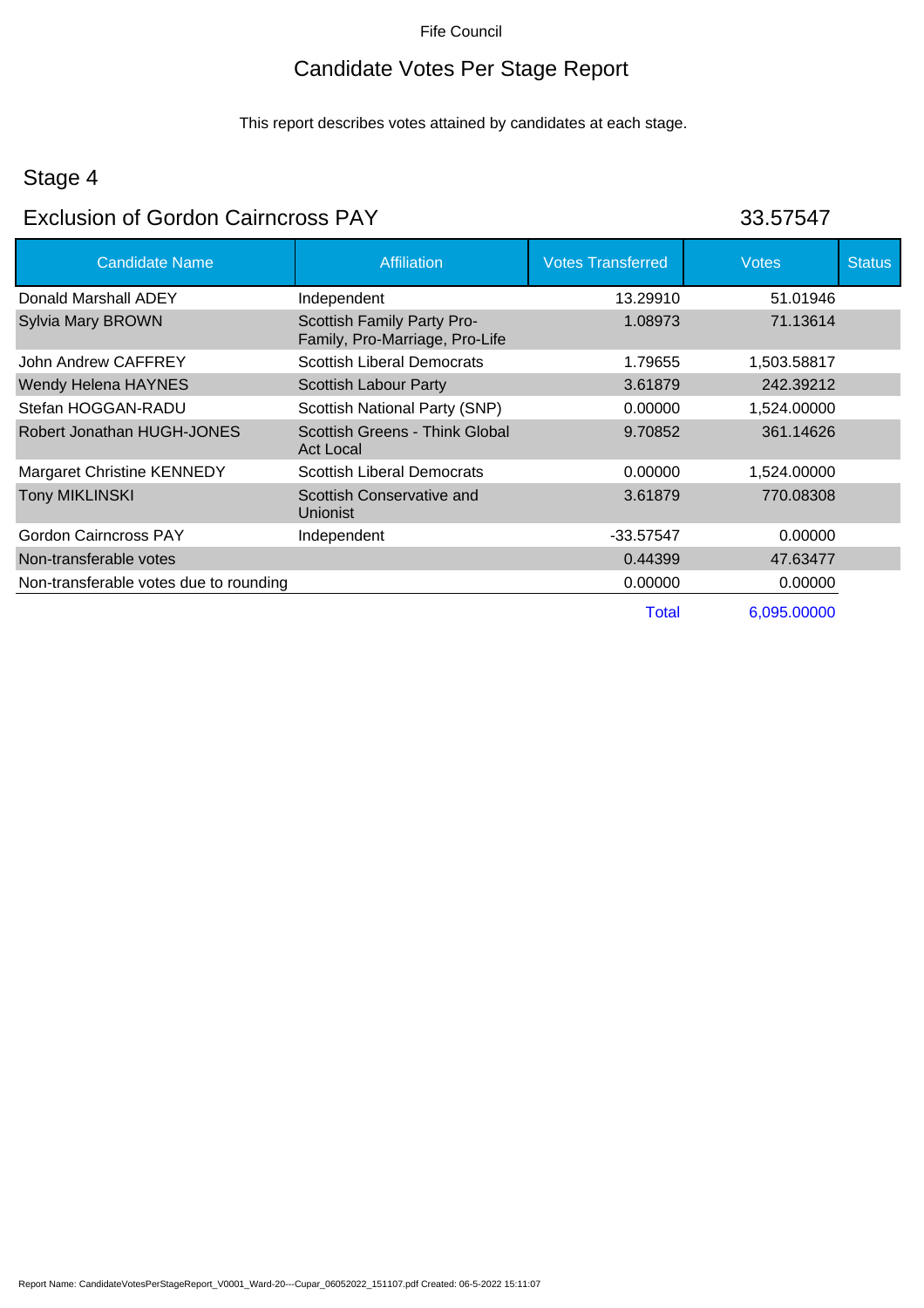## Candidate Votes Per Stage Report

This report describes votes attained by candidates at each stage.

## Stage 5

#### Exclusion of Donald Marshall ADEY

| 51.01946 |  |
|----------|--|
|          |  |

| <b>Candidate Name</b>                  | <b>Affiliation</b>                                           | <b>Votes Transferred</b> | <b>Votes</b> | <b>Status</b> |
|----------------------------------------|--------------------------------------------------------------|--------------------------|--------------|---------------|
| Donald Marshall ADEY                   | Independent                                                  | -51.01946                | 0.00000      |               |
| Sylvia Mary BROWN                      | Scottish Family Party Pro-<br>Family, Pro-Marriage, Pro-Life | 9.76834                  | 80.90448     |               |
| John Andrew CAFFREY                    | <b>Scottish Liberal Democrats</b>                            | 10.20767                 | 1,513.79584  |               |
| Wendy Helena HAYNES                    | Scottish Labour Party                                        | 3.41408                  | 245.80620    |               |
| Stefan HOGGAN-RADU                     | Scottish National Party (SNP)                                | 0.00000                  | 1,524.00000  |               |
| Robert Jonathan HUGH-JONES             | Scottish Greens - Think Global<br><b>Act Local</b>           | 10.76834                 | 371.91460    |               |
| <b>Margaret Christine KENNEDY</b>      | <b>Scottish Liberal Democrats</b>                            | 0.00000                  | 1,524.00000  |               |
| <b>Tony MIKLINSKI</b>                  | Scottish Conservative and<br><b>Unionist</b>                 | 4.32435                  | 774.40743    |               |
| <b>Gordon Cairncross PAY</b>           | Independent                                                  | 0.00000                  | 0.00000      |               |
| Non-transferable votes                 |                                                              | 12.53668                 | 60.17145     |               |
| Non-transferable votes due to rounding |                                                              | 0.00000                  | 0.00000      |               |
|                                        |                                                              | Total                    | 6,095.00000  |               |